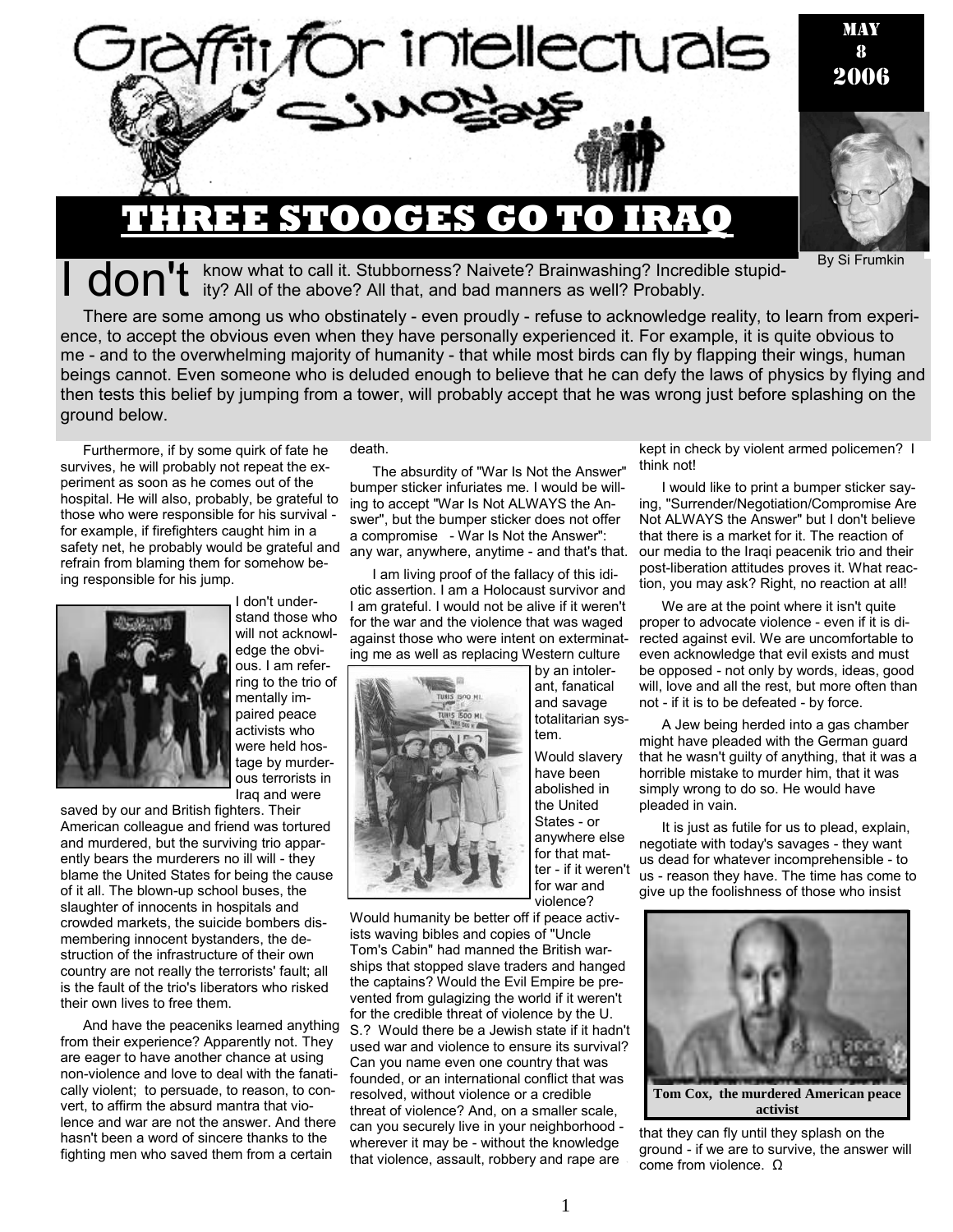## **E JORDAN OPTI CAROLINE GLICK, J.POST, 4/10/06**

IAF HELICOPTERS ATTACKED PAL-ESTINIAN TERROR TRAINING CAMPS IN GAZA ON SATURDAY AND SUNDAY in an attempt to thwart the Palestinians' rapidly intensifying Kassam rocket offensive on southern Israel. The targeted camps are new blots on the blighted Gazan landscape. They were established shortly after Israel expelled 8,000 of its citizens from their homes in Gush Katif and razed their communities ahead of the IDF retreat from Gaza last summer. The camps were established on the ruins of the communities of Slav and Neve Dekalim.

The Palestinian rocket offensive on southern Israel and the establishment of terror training camps on the ruins of Israeli settlements are incontrovertible proof that the Israeli strategy of "disengagement" has failed utterly and completely. During the 38 years of Israel's presence in Gaza, even when things were at their worst, the area never constituted much more than an irritant to Israel's national security.

Now, with Hamas in charge and al-Qaida, Iran, Hizbullah, PA militias, Islamic Jihad and Fatah terror-crime mobs running rampant, Gaza has become more than an irritant. Today, Gaza has become a base for global jihad and a source for constant and intensifying destabilization throughout the region. The current rocket offensive from Gaza - for which Israel has yet to come up with any effective response short of invasion - has placed some of Israel's most sensitive national infrastructures in under constant attack. The daily shelling of the communities around Gaza imperils the economic viability of southern Israel.

Whereas one of the basic rationales given for the "disengagement" was that Israeli presence in Gaza was the main source of friction between Palestinians and Israelis, what is now clear is that Israel's presence in Gaza was a source of stability.

Speaking to Newsweek over the weekend, Acting Prime Minister Ehud Olmert set out his plans for the future. Olmert declared his intention to push forward with his "convergence" plan in Judea and Samaria. He will forcibly expel tens of thousands of Israelis from their communities and vastly curtail Israel's military control of the areas. And he expects America to support him by financing the resettlement of some 80,000 Israeli refugees and recognizing Israel's self-declared borders. That is, he desires American support for an Israeli implementation of the Gaza expulsions and retreat on a mass scale in the strategically vital areas of Judea and Samaria.

TODAY, THERE are two paradigms for contending with the Palestinian conflict with Israel. The first one is to negotiate a peace treaty with the Palestinians in which they will get land and sovereignty in exchange for promising to live at peace with Israel. In a word, this paradigm is the paradigm of appeasement.

The second paradigm involves an Israeli retreat from Judea and Samaria and parts of Jerusalem in exchange for nothing whatsoever from the Palestinians. That is, the second paradigm is the paradigm of surrender.

The appeasement paradigm failed at the Camp David summit in July 2000 when the Palestinians refused to accept an Israeli offer of almost everything they say they demand - Gaza, Judea and Samaria and east Jerusalem including Judaism's most sacred site, the Temple Mount. Rather than accept the deal which would entail recognizing Israel's right to exist in rump borders, the Palestinians went to war.

Rather than accept the appeasement paradigm's failure, the Israeli Left together with the Arab League, the EU and the US government attempted to artificially resuscitate it. Through a series of reports - Mitchell, Tenet, Zinni and then eventually the road map - the international community and the Israeli Left have maintained the fiction that appeasement is still an option. This is why, even today, when Olmert has moved to the surrender paradigm, he still pays lip service to appeasement by stating that he is willing to negotiate with Palestinian Authority Chairman Mahmoud Abbas even though Hamas is running the show.

Yet lip service aside, Olmert and his cohorts are fully committed to the surrender paradigm and they are gunning for the Bush administration to dump appeasement and join their bandwagon. As Olmert put it to Newsweek, "I understand that if [the retreat and expulsion plan from Judea and Samaria] will be accepted as a contribution Samaria. Such chaos could easily endanto a Middle East with less violence and terror, we will be able to reach an understanding with the American government about some measures of support that can be essential for the success of this move."

Unfortunately for the Bush administration, as the Gaza model shows, backing Olmert's plan will mean that the US will be giving its support to a strategy that has no chance whatsoever of making a "contribution to a Middle East with less violence and terror." To the contrary, Olmert's surrender paradigm has made a contribution to violence and terror.

So what is the Bush administration to do? Its current paradigm of appeasement has no chance of succeeding and Olmert's paradigm of surrender is also a recipe for failure.

LUCKILY, appeasement and surrender are not the only options available for stabilizing the Middle East and diminishing levels of violence and terror. In the current issue of the Middle East Quarterly, Dan Diker and Pinchas Inbari outline a paradigm that has a better chance of success than either appeasement or surrender.

Their article, "Re-energizing a West Bank-Jordan Alliance" notes that Israel and Jordan today share a cardinal interest in ensuring that Judea and Samaria do not follow the Gaza model. As they demonstrate, there is reason to believe that from this convergence of interests, a strategy can emerge that will be capable of succeeding where appeasement and surrender fail.

The Jordanian regime is today subject to two sources of turbulence that have the potential to destroy it. First there is Iraq. Iraq's political and military instability wreaks havoc on Jordan which is economically dependent on its eastern neighbor. Jordanian terrorist and al-Qaida commander in Iraq with Abu Musab Zarkawi has targeted the Hashemite regime. Al-Qaida has cells throughout Jordan. Al-Qaida operatives attacked Eilat with Katyushas from Akaba on August 19 and they targeted Amman itself in the hotel bombings last November.

Al-Qaida's spread from Iraq to Jordan is now, in the wake of Israel's retreat from Gaza being followed by its spread to Gaza and Judea and Samaria. As Jordanian diplomats explained to Diker and Inbari last September, Jordan is deeply opposed to Olmert's proposed Israeli withdrawal from Judea and Samaria. In their view, such a retreat would cause a spread of Gazan and Iraqi style chaos to Judea and ger the Hashemite regime.

UNTIL 1988, Arabs in Judea and Samaria were Jordanian citizens. Fearing that the Palestinian uprising which began that year would destabilize his kingdom, the late King Hussein renounced Jordan's claims to sovereignty over the areas. Yet Jordan has remained actively engaged in the areas. Some 70 percent of Jordanians define themselves as Palestinians and most Jordanians have family in Judea and Samaria. Trade between the two banks of the Jordan is intense. King Abdullah's wife Rania is a Palestinian. In naming their son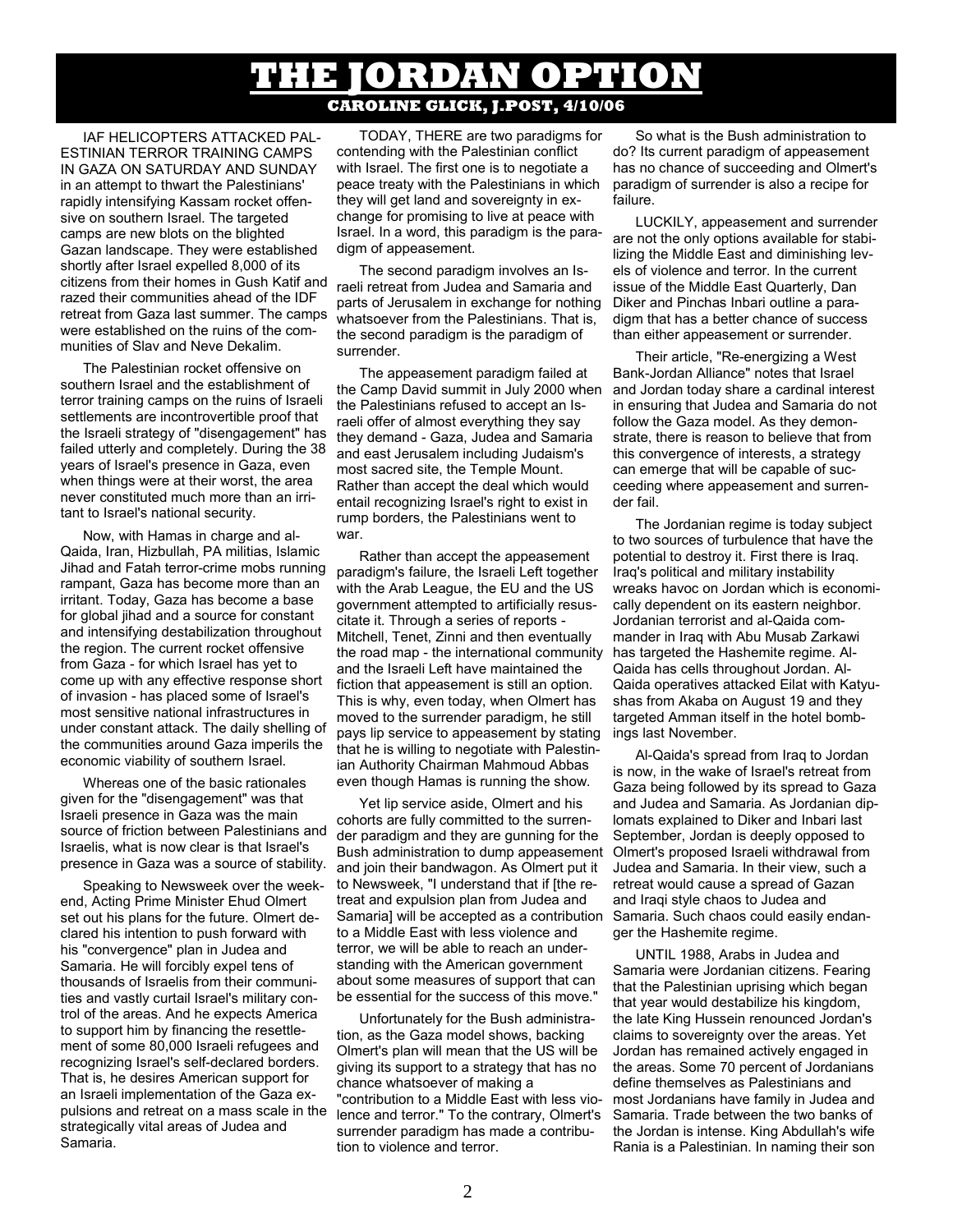#### **"JORDAN" from page 2**

Hussein the crown prince of Jordan, Abdullah has effectively transformed the Hashemite Kingdom of Jordan into the Hashemite-Palestinian Kingdom of Jordan-Palestine.

Inbari and Diker believe that the Jordanian regime may be willing today to entertain a strategy of federating or confederating with Judea and Samaria. The advantage of such a policy for the Palestinians is that as citizens of overwhelmingly Palestinian Jordan, they would no longer be stateless. The advantage for Israel and Jordan would be that the threat that the PA's chronic instability poses to both states' security would be remedied by the presence of two sovereigns - at peace with one another, with have decades of military cooperation behind them, and a shared interest in destroying all vestiges of Islamist terror cells in the area - in charge.

Although they do not discuss the issue of Israeli communities in Judea and Samaria in their article, there is little reason to think that a confederative or federative arrangement that would place Jordan in charge of the Palestinians in Judea and Samaria would necessitate any limitation on the right of Israel to remain responsible for the Israelis who live in the areas. Clear and straightforward arrangements regarding citizenship and security responsibilities for both the Palestinians and the Israelis can be reached with little more than a handshake given the depth of both Israel and Jordan's shared interests.

ONE OF the main reasons that the notion of Palestinian statehood - upon which the appeasement and surrender paradigms are based - is acceptable to Israelis is because it is believed that if the Palestinians are given sovereignty they will begin to behave like a responsible member of the community of states. Sadly, events of the past 13 years have proven repeatedly that the conferring of the accoutrements of statehood - including sovereignty in Gaza exacerbates Palestinian support for jihad and instability.

With Hamas in charge of the PA and global jihadist terror groups backed by Iran on the march in Gaza and Judea and Samaria, further empowerment of the Palestinians will endanger the survivability of Jordan and Israel. But as Inbari and Diker show, other options exist. If the Americans wish to support an Israeli policy that will, as Olmert says make "a contribution to a Middle East with less violence and terror," they should suggest that he consider switching his paradigm to one that has a chance of achieving that goal.  $\varnothing$ 

## **THE PAST MEETS THE FUTURE**

### David Brooks, N.Y.Times, 4/13/06

Mr. Past: Your big problem is you don't understand the limits of what governments can achieve. Before this whole Iraq thing, you should have read Elie Kedourie's essay on the British occupation in the 1920's. This isn't history repeating itself, it's the same unbroken pattern.

Kedourie shows the whole history of Iraq is a story of "bloodshed, treason and rapine." He shows how Iraqi politics have always been marked by "murderous currents," "demonic hatreds," "grisly spectacles," Sunni violence and Shiite fanaticism. He shows naïve Westerners who thought they could change all this. He even quotes a memo from a British officer saying Britain should threaten to withdraw because then the Iraqis will be forced to behave responsibly. It's all the same!

The central lesson of the past three years is that societies are not that malleable. Evils do not grow out of manageable defects in the environment that can be neatly fixed. We need to change our mentality, scale back to more realistic expectations.

Mr. Future: Actually, I did read Kedourie, but last night I also reread the Exodus story. The Exodus story reminds us that human beings can transform themselves and their situations. It reminds us that people who embark on generational journeys are the realistic ones, because they are the ones who see all the possibilities the future contains.

The finest things humans have done have been achieved in an Exodus frame of mind. This country was settled and founded by people who adopted the Exodus mentality. The civil rights movement was also led by such people.

Martin Luther King learned from Exodus that it is not enough to sit back and let history slowly evolve. It's sometimes necessary to venture into the hazardous wilderness.

There are times amid the journey when the Promised Land can seem a long way off, when the words "next year in Jerusalem" seem unrealistic. But those are the times when the words mean the most. So of all the lessons to learn from the past three years, the worst would be to settle back into your cold-hearted acceptance of the status quo.

Mr. Past: You had no right to force others to sacrifice for your distant visions of

milk and honey. How long is the young woman in Najaf supposed to be oppressed while you wait for the Arab journey through chaos to end?

Your problem is that in your innocence, you have no idea how long historical processes take to work themselves out. You have no idea of the deep cultural continuities that stretch back over centuries and shape behavior. The people who suffer for democracy should see the wages of their labor sometime in their own lives.

Mr. Future: Because you are so arrogant, you assume I am an idiot. The Exodus story prepares us for all that. It is not the story of liberation, but of the long, troubled march to freedom.

The Israelites had been damaged by their own oppression. They longed for freedom but were not ready for it. There were fights and divisions.

Moses told his men to "slay every man his brother, and every man his companion, and every man his neighbor," thus ordering the murder of 3,000 Israelites.

Tocqueville gets at this when he writes that freedom "is ordinarily born in the midst of storms, it is established painfully among civil discords, and only when it is old can one know the benefits." The adolescence of freedom is painful, but what is the alternative?

Mr. Past: The alternative is to develop a mind-set in which you don't try insanely to solve great historical problems, but you understand that history is one unexpected thing after another. You seek balance. You navigate through the storms to keep some reasonable order intact for one more day. It never ends.

Mr. Future: You will be surprised by the habits of mind you fall into. You will stop trying to end tyranny and pretty soon you will stop condemning it. You will develop a hardheartedness that flatters your moral vanity because it seems mature.

Remember, fewer Iraqis have died in the second Iraq war than in the first, when Saddam crushed the Shiite uprising we fomented. The world wasn't bothered by that extermination — there were no rallies in the streets. We were all being realistic.

The nation will adopt one mind-set after the trauma of Iraq, yours or Moses'. Right now, the public mood is with you, but I can't imagine yours will long prevail.  $\approx$